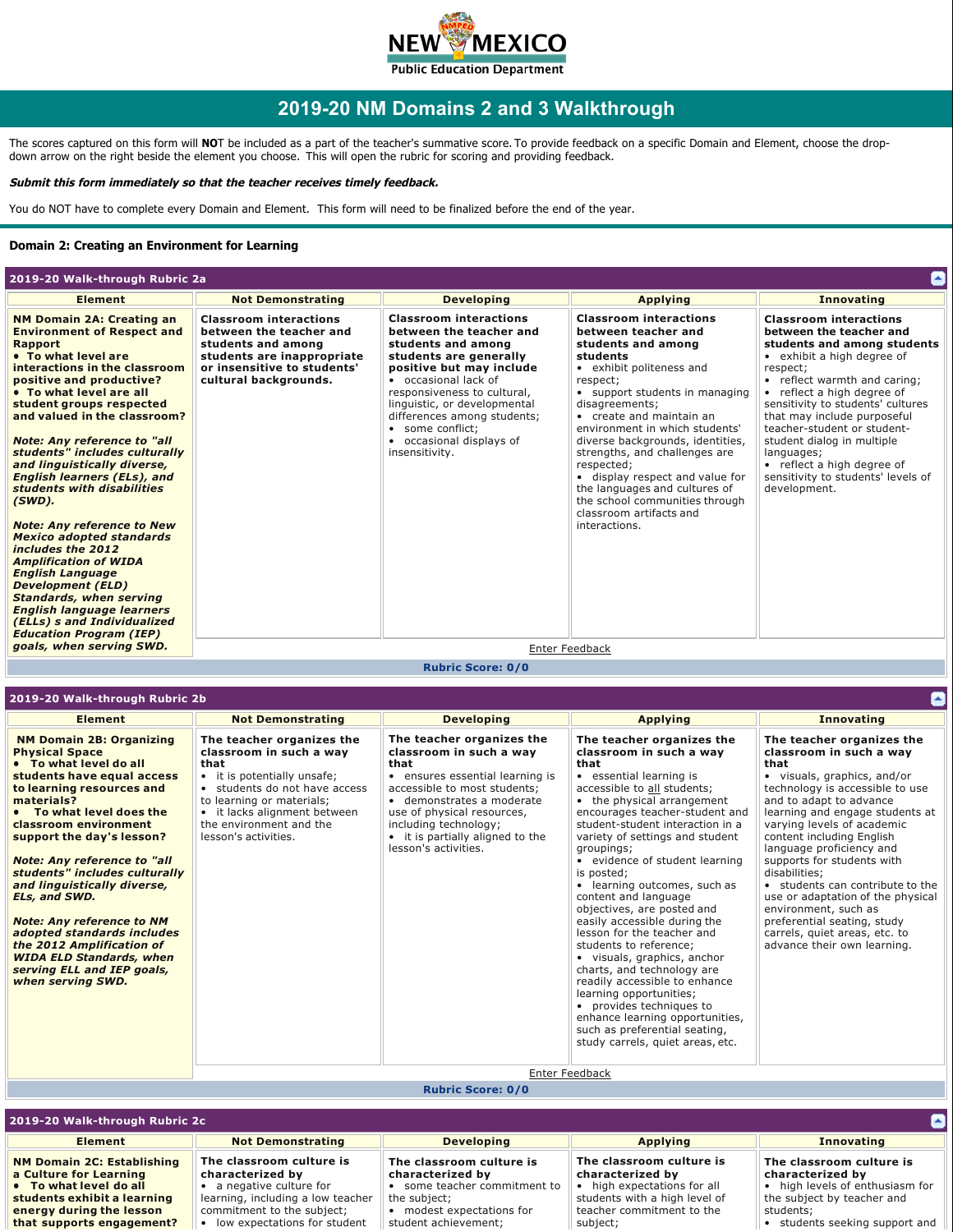| • To what level are all<br>students encouraged to<br>communicate with others to<br>address learning goals?<br><b>Note: Any reference to "all</b><br>students" includes culturally<br>and linguistically diverse,<br>ELs, and SWD.<br><b>Note: Any reference to NM</b><br>adopted standards includes<br>the 2012 Amplification of<br><b>WIDA ELD Standards, when</b><br>serving ELL and IEP goals,<br>when serving SWD. | achievement and engagement;<br>· little or no student effort. | • some student effort;<br>• students and teacher "going<br>through the motions" to be<br>compliant. | • norms and participant<br>structures that are established<br>with significant interaction by,<br>and among, all peers, such as<br>flexible student groups, student<br>presentations, and structured<br>student dialogue;<br>• supports for all students to<br>hold themselves to high<br>standards of performance<br>through instruction, including<br>addressing foundational skills,<br>as per the IEP goals;<br>• authentic and relevant use of<br>research-based strategies to<br>enhance understanding of<br>content and engagement with<br>the related academic<br>vocabulary;<br>• student commitment to the<br>subject and demonstration of<br>pride in their efforts. | initiating improvements to their<br>efforts (may vary depending on<br>subgroup population, e.g., ID,<br>ED);<br>• students being encouraged to<br>reflect on their personal learning<br>and growth. |
|------------------------------------------------------------------------------------------------------------------------------------------------------------------------------------------------------------------------------------------------------------------------------------------------------------------------------------------------------------------------------------------------------------------------|---------------------------------------------------------------|-----------------------------------------------------------------------------------------------------|---------------------------------------------------------------------------------------------------------------------------------------------------------------------------------------------------------------------------------------------------------------------------------------------------------------------------------------------------------------------------------------------------------------------------------------------------------------------------------------------------------------------------------------------------------------------------------------------------------------------------------------------------------------------------------|-----------------------------------------------------------------------------------------------------------------------------------------------------------------------------------------------------|
|                                                                                                                                                                                                                                                                                                                                                                                                                        |                                                               |                                                                                                     | Enter Feedback                                                                                                                                                                                                                                                                                                                                                                                                                                                                                                                                                                                                                                                                  |                                                                                                                                                                                                     |

# **Rubric Score: 0/0**

| 2019-20 Walk-through Rubric 2d                                                                                                                                                                                                                                                                                                                                                                                                                                                                                                                                                                   |                                                                                                                                                                                                                                                       |                                                                                                                                                                                                                                                                                   |                                                                                                                                                                                                                                                                                                                                                                                                                                                                                                                                          | $\blacktriangle$                                                                                                                                                                                                                                                                                                                                                                                                                                                                                                                                     |
|--------------------------------------------------------------------------------------------------------------------------------------------------------------------------------------------------------------------------------------------------------------------------------------------------------------------------------------------------------------------------------------------------------------------------------------------------------------------------------------------------------------------------------------------------------------------------------------------------|-------------------------------------------------------------------------------------------------------------------------------------------------------------------------------------------------------------------------------------------------------|-----------------------------------------------------------------------------------------------------------------------------------------------------------------------------------------------------------------------------------------------------------------------------------|------------------------------------------------------------------------------------------------------------------------------------------------------------------------------------------------------------------------------------------------------------------------------------------------------------------------------------------------------------------------------------------------------------------------------------------------------------------------------------------------------------------------------------------|------------------------------------------------------------------------------------------------------------------------------------------------------------------------------------------------------------------------------------------------------------------------------------------------------------------------------------------------------------------------------------------------------------------------------------------------------------------------------------------------------------------------------------------------------|
| <b>Element</b>                                                                                                                                                                                                                                                                                                                                                                                                                                                                                                                                                                                   | <b>Not Demonstrating</b>                                                                                                                                                                                                                              | <b>Developing</b>                                                                                                                                                                                                                                                                 | <b>Applying</b>                                                                                                                                                                                                                                                                                                                                                                                                                                                                                                                          | <b>Innovating</b>                                                                                                                                                                                                                                                                                                                                                                                                                                                                                                                                    |
| <b>NM Domain 2D: Managing</b><br><b>Classroom Procedures</b><br>• To what level is the<br>classroom culture and<br>routine maximizing<br>instructional time?<br>• To what level does the<br>teacher use developmentally<br>appropriate procedures to<br>maximize instructional time?<br><b>Note: Any reference to "all</b><br>students" includes culturally<br>and linguistically diverse,<br>ELs, and SWD.<br><b>Note: Any reference to NM</b><br>adopted standards includes<br>the 2012 Amplification of<br><b>WIDA ELD Standards, when</b><br>serving ELL and IEP goals,<br>when serving SWD. | A majority of instructional<br>time is lost due to<br>• inefficient classroom<br>routines;<br>• inefficient procedures for<br>transition:<br>• inefficient use of supplies and<br>materials;<br>• use of developmentally<br>inappropriate procedures. | Some instructional time is<br>lost due to<br>• partially effective classroom<br>routines and procedures that<br>may or may not be<br>developmentally appropriate;<br>• partially effective routines for<br>transition;<br>• partially effective use of<br>supplies and materials. | Little instructional time is<br>lost because of<br>established routines and<br>$\bullet$<br>procedures that are<br>developmentally appropriate for<br>all students and may include<br>modifying speech and wait time<br>to ensure understanding of the<br>routines:<br>routines and procedures that<br>$\bullet$<br>are designed to keep students'<br>interest, maximize learning, and<br>assist in transitions;<br>• implementation of a well-<br>organized system for accessing<br>materials, including supplies and<br>manipulatives. | Almost no instructional time<br>is lost because of<br>• students' internalization of<br>daily routines;<br>• students' taking the initiative<br>and contributing to the seamless<br>operation of the classroom and<br>classroom procedures, including<br>those that pertain to<br>developmentally appropriate<br>cooperative learning activities;<br>• implementation of a well-<br>organized system of transitions<br>in which students lead effective<br>routines, including the<br>distribution and collection of<br>materials and manipulatives. |
|                                                                                                                                                                                                                                                                                                                                                                                                                                                                                                                                                                                                  |                                                                                                                                                                                                                                                       |                                                                                                                                                                                                                                                                                   | Enter Feedback                                                                                                                                                                                                                                                                                                                                                                                                                                                                                                                           |                                                                                                                                                                                                                                                                                                                                                                                                                                                                                                                                                      |

**Rubric Score: 0/0**

| 2019-20 Walk-through Rubric 2e                                                                                                                                                                                                                                                                                                                                                                                                                                            |                                                                                                                                                                                                                                                                                                                                                                                                                                                                                                                       |                                                                                                                                                                                                                                                                                                                                                                             |                                                                                                                                                                                                                                                                                                                                                                                                                                                                                                                                                                                                                                              |                                                                                                                                                                                                                                                                                                                                                                                                                                                                                                                                                                                                                                                                                                                       |
|---------------------------------------------------------------------------------------------------------------------------------------------------------------------------------------------------------------------------------------------------------------------------------------------------------------------------------------------------------------------------------------------------------------------------------------------------------------------------|-----------------------------------------------------------------------------------------------------------------------------------------------------------------------------------------------------------------------------------------------------------------------------------------------------------------------------------------------------------------------------------------------------------------------------------------------------------------------------------------------------------------------|-----------------------------------------------------------------------------------------------------------------------------------------------------------------------------------------------------------------------------------------------------------------------------------------------------------------------------------------------------------------------------|----------------------------------------------------------------------------------------------------------------------------------------------------------------------------------------------------------------------------------------------------------------------------------------------------------------------------------------------------------------------------------------------------------------------------------------------------------------------------------------------------------------------------------------------------------------------------------------------------------------------------------------------|-----------------------------------------------------------------------------------------------------------------------------------------------------------------------------------------------------------------------------------------------------------------------------------------------------------------------------------------------------------------------------------------------------------------------------------------------------------------------------------------------------------------------------------------------------------------------------------------------------------------------------------------------------------------------------------------------------------------------|
| <b>Element</b>                                                                                                                                                                                                                                                                                                                                                                                                                                                            | <b>Not Demonstrating</b>                                                                                                                                                                                                                                                                                                                                                                                                                                                                                              | <b>Developing</b>                                                                                                                                                                                                                                                                                                                                                           | <b>Applying</b>                                                                                                                                                                                                                                                                                                                                                                                                                                                                                                                                                                                                                              | <b>Innovating</b>                                                                                                                                                                                                                                                                                                                                                                                                                                                                                                                                                                                                                                                                                                     |
| <b>NM Domain 2E: Managing</b><br><b>Student Behavior</b><br>• To what level are student<br>behavior expectations<br>consistently monitored and<br>reinforced?<br><b>Note: Any reference to "all</b><br>students" includes culturally<br>and linguistically diverse,<br>ELs, and SWD.<br><b>Note: Any reference to NM</b><br>adopted standards includes<br>the 2012 Amplification of<br><b>WIDA ELD Standards, when</b><br>serving ELL and IEP goals,<br>when serving SWD. | There is no evidence that<br>standards of conduct have<br>been established as<br>demonstrated by<br>• lack of a plan for student<br>behavior or classroom<br>management;<br>· little or no teacher monitoring<br>of student behavior;<br>• responses to student<br>misbehavior that are repressive<br>or disrespectful of student<br>dignity;<br>• lack of awareness, or no<br>implementation, of the student<br>functional behavioral<br>assessment (FBA) or behavior<br>intervention plan (BIP) when<br>applicable. | There is minimal evidence<br>that standards of conduct<br>have been established as<br>demonstrated by<br>• some evidence of a student<br>behavior management plan;<br>• minimal effort to monitor<br>students' behavior:<br>• inconsistent response to<br>student misbehavior;<br>• unsuccessful implementation<br>of the student's FBA/BIP<br>strategies, when applicable. | There is evidence that<br>standards of conduct have<br>been established as<br>demonstrated by<br>• an effective student behavior<br>management plan with students'<br>knowledge of their roles;<br>• an atmosphere conducive to<br>learning with a focus on self-<br>discipline, respect for the rights<br>of others, and cooperation;<br>• communicating and modeling<br>of said expectations to all<br>students;<br>• responses to student<br>misbehavior are consistent.<br>respect the students' dignity, are<br>sensitive to cultural differences.<br>and are in accordance to the<br>student's FBA/BIP strategies,<br>when applicable. | There is evidence that<br>standards of conduct have<br>been established as<br>demonstrated by<br>• allowing student ownership of<br>the plans;<br>• creating opportunities for<br>students to lead the<br>implementation of the student<br>behavior management plan;<br>• providing evidence of<br>students' participation in setting<br>conduct standards and<br>monitoring their own behavior;<br>• monitoring student behavior<br>and is sensitive to individual<br>learning needs, including needs<br>of students with diverse<br>linguistic and cultural<br>backgrounds and identities;<br>• responding with sensitivity to<br>individual needs of all students<br>and according to FBA/BIP, when<br>applicable. |
|                                                                                                                                                                                                                                                                                                                                                                                                                                                                           |                                                                                                                                                                                                                                                                                                                                                                                                                                                                                                                       |                                                                                                                                                                                                                                                                                                                                                                             | Enter Feedback                                                                                                                                                                                                                                                                                                                                                                                                                                                                                                                                                                                                                               |                                                                                                                                                                                                                                                                                                                                                                                                                                                                                                                                                                                                                                                                                                                       |

### **Rubric Score: 0/0**

### **Domain 3: Teaching for Learning**

| O<br>2019-20 Walk-through Rubric 3a                                                                                                                         |                                                                                                                                  |                                                                                                                                                 |                                                                                                                                       |                                                                                                                                       |
|-------------------------------------------------------------------------------------------------------------------------------------------------------------|----------------------------------------------------------------------------------------------------------------------------------|-------------------------------------------------------------------------------------------------------------------------------------------------|---------------------------------------------------------------------------------------------------------------------------------------|---------------------------------------------------------------------------------------------------------------------------------------|
| <b>Element</b>                                                                                                                                              | <b>Not Demonstrating</b>                                                                                                         | <b>Developing</b>                                                                                                                               | <b>Applying</b>                                                                                                                       | <b>Innovating</b>                                                                                                                     |
| <b>NM Domain 3A:</b><br><b>Communicating with</b><br><b>Students in a Manner that is</b><br><b>Appropriate to their Culture</b><br>and Level of Development | The communication and<br>delivery of expectations for<br>learning, directions,<br>procedures, and<br>explanations of content are | The communication of<br>expectations for learning,<br>directions, procedures, and<br>explanations of content are<br>limited, vague, and/or lack | The communication of<br>expectations for learning,<br>directions, procedures, and<br>explanations of content with<br>students include | The communication of<br>expectations for learning,<br>directions, procedures, and<br>explanations of content with<br>students include |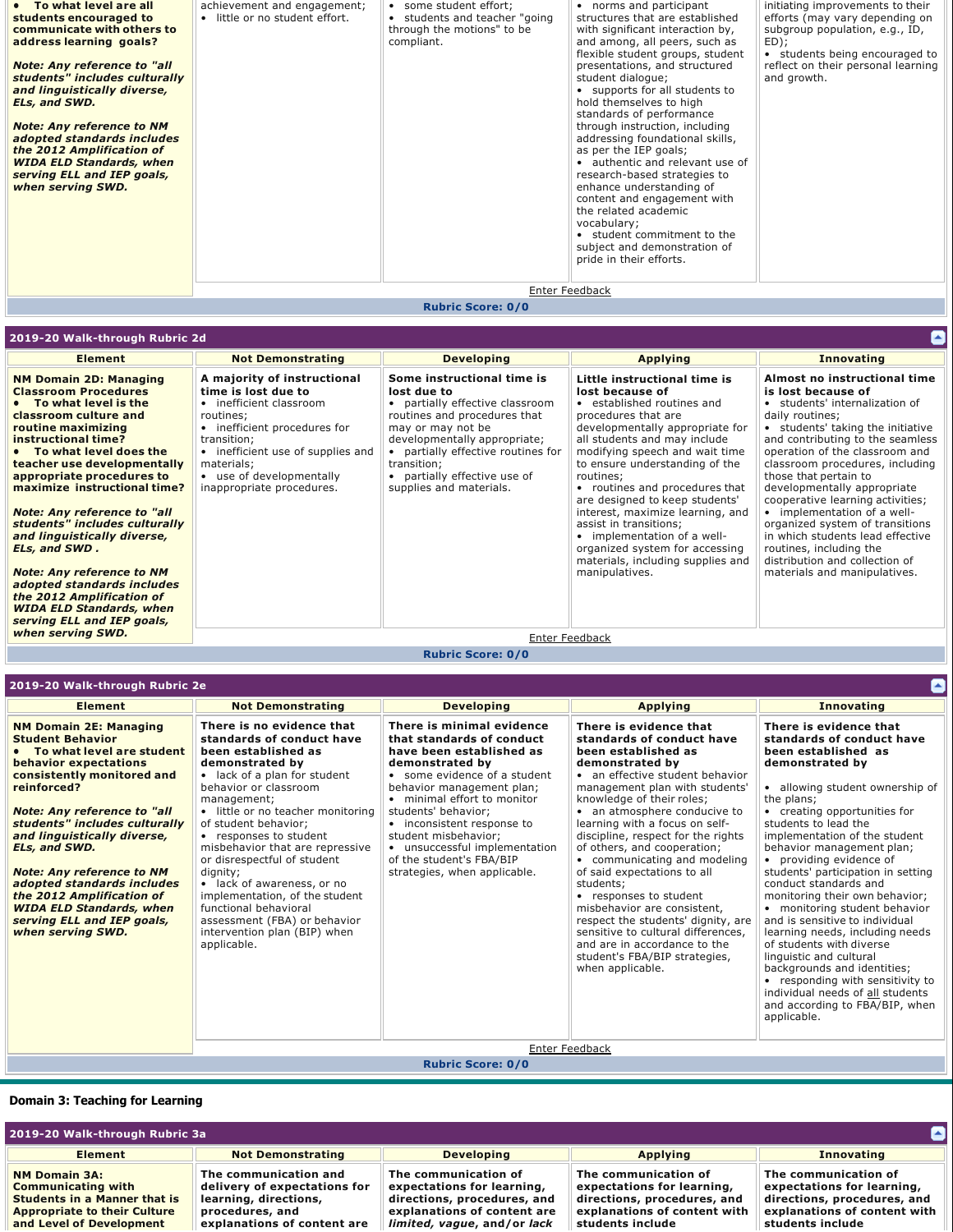| <b>English language learners</b><br>(ELL) and Individualized<br>English language proficiency<br><b>Education Program (IEP)</b><br>levels and/or IEP goals, as<br>goals, when serving SWD.<br>applicable;<br>• use of opportunities to<br>connect to students' cultural and<br>linguistic background<br>knowledge.<br>Enter Feedback | students, English learners<br>feedback and allowing for<br>• ensuring understanding of<br>clarification from all students by<br>(ELs), and students with<br>idioms and figurative language<br>using multiple strategies such as<br>by clarifying and rephrasing<br>disabilities (SWD).<br>wait time, visuals, methodical<br>when necessary;<br><b>Note: Any reference to New</b><br>systems, and physical cues;<br>• intentionally creating<br>connections to students' cultural<br><b>Mexico adopted standards</b><br>• instructions and procedures<br>includes the 2012<br>that are consistent and<br>and linguistic background<br>knowledge;<br><b>Amplification of WIDA</b><br>anticipate possible student<br>• opportunities for students to<br><b>English Language</b><br>misconceptions:<br><b>Development (ELD)</b><br>• content that is delivered and<br>lead and direct lesson<br><b>Standards, when serving</b><br>differentiated by including the<br>components. | • To what level are<br>clarity.<br>• desired learning outcomes,<br>not present or are unclear<br>• strategies for students to<br>interact with each other and<br>directions clearly delivered<br>and/or confusing to<br>such as content and language<br>and understandable?<br>students.<br>objectives, are posted, stated,<br>offer feedback to peers;<br>and referred to during the<br>• To what level is content<br>• grade-level appropriate,<br>understandable language with<br>communicated in a clear,<br>lesson cycle;<br>• use of clear communication<br>scaffolds that support students'<br>concise manner?<br>and a range of vocabulary with<br>language and academic<br><b>Note: Any reference to "all</b><br>scaffolds to ensure learning<br>proficiency levels and IEP goals<br>students" includes culturally<br>outcomes are understandable,<br>for content and explanation of<br>and linguistically diverse<br>including the solicitation of<br>academic tasks: |  |  |  | use of the students' academic. |  |
|-------------------------------------------------------------------------------------------------------------------------------------------------------------------------------------------------------------------------------------------------------------------------------------------------------------------------------------|------------------------------------------------------------------------------------------------------------------------------------------------------------------------------------------------------------------------------------------------------------------------------------------------------------------------------------------------------------------------------------------------------------------------------------------------------------------------------------------------------------------------------------------------------------------------------------------------------------------------------------------------------------------------------------------------------------------------------------------------------------------------------------------------------------------------------------------------------------------------------------------------------------------------------------------------------------------------------|---------------------------------------------------------------------------------------------------------------------------------------------------------------------------------------------------------------------------------------------------------------------------------------------------------------------------------------------------------------------------------------------------------------------------------------------------------------------------------------------------------------------------------------------------------------------------------------------------------------------------------------------------------------------------------------------------------------------------------------------------------------------------------------------------------------------------------------------------------------------------------------------------------------------------------------------------------------------------------|--|--|--|--------------------------------|--|
|-------------------------------------------------------------------------------------------------------------------------------------------------------------------------------------------------------------------------------------------------------------------------------------------------------------------------------------|------------------------------------------------------------------------------------------------------------------------------------------------------------------------------------------------------------------------------------------------------------------------------------------------------------------------------------------------------------------------------------------------------------------------------------------------------------------------------------------------------------------------------------------------------------------------------------------------------------------------------------------------------------------------------------------------------------------------------------------------------------------------------------------------------------------------------------------------------------------------------------------------------------------------------------------------------------------------------|---------------------------------------------------------------------------------------------------------------------------------------------------------------------------------------------------------------------------------------------------------------------------------------------------------------------------------------------------------------------------------------------------------------------------------------------------------------------------------------------------------------------------------------------------------------------------------------------------------------------------------------------------------------------------------------------------------------------------------------------------------------------------------------------------------------------------------------------------------------------------------------------------------------------------------------------------------------------------------|--|--|--|--------------------------------|--|

# **Rubric Score: 0/0**

| 2019-20 Walk-through Rubric 3b                                                                                                                                                                                                                                                                                                                                                                                                                                                                                                                                                                                                                                                                                       |                                                                                                                                                                                                                                                                                                                                                                                                                                                                                                      |                                                                                                                                                                                                                                                                                                                                                                                                                                                                                                                                                                                                                                      |                                                                                                                                                                                                                                                                                                                                                                                                                                                                                                                                                                                                                                                                                                                                                                                                                                                           | ۸                                                                                                                                                                                                                                                                                                                                                                                                                                                                                                                                                                                                                                                                                                                                                                                                     |
|----------------------------------------------------------------------------------------------------------------------------------------------------------------------------------------------------------------------------------------------------------------------------------------------------------------------------------------------------------------------------------------------------------------------------------------------------------------------------------------------------------------------------------------------------------------------------------------------------------------------------------------------------------------------------------------------------------------------|------------------------------------------------------------------------------------------------------------------------------------------------------------------------------------------------------------------------------------------------------------------------------------------------------------------------------------------------------------------------------------------------------------------------------------------------------------------------------------------------------|--------------------------------------------------------------------------------------------------------------------------------------------------------------------------------------------------------------------------------------------------------------------------------------------------------------------------------------------------------------------------------------------------------------------------------------------------------------------------------------------------------------------------------------------------------------------------------------------------------------------------------------|-----------------------------------------------------------------------------------------------------------------------------------------------------------------------------------------------------------------------------------------------------------------------------------------------------------------------------------------------------------------------------------------------------------------------------------------------------------------------------------------------------------------------------------------------------------------------------------------------------------------------------------------------------------------------------------------------------------------------------------------------------------------------------------------------------------------------------------------------------------|-------------------------------------------------------------------------------------------------------------------------------------------------------------------------------------------------------------------------------------------------------------------------------------------------------------------------------------------------------------------------------------------------------------------------------------------------------------------------------------------------------------------------------------------------------------------------------------------------------------------------------------------------------------------------------------------------------------------------------------------------------------------------------------------------------|
| <b>Element</b>                                                                                                                                                                                                                                                                                                                                                                                                                                                                                                                                                                                                                                                                                                       | <b>Not Demonstrating</b>                                                                                                                                                                                                                                                                                                                                                                                                                                                                             | <b>Developing</b>                                                                                                                                                                                                                                                                                                                                                                                                                                                                                                                                                                                                                    | <b>Applying</b>                                                                                                                                                                                                                                                                                                                                                                                                                                                                                                                                                                                                                                                                                                                                                                                                                                           | <b>Innovating</b>                                                                                                                                                                                                                                                                                                                                                                                                                                                                                                                                                                                                                                                                                                                                                                                     |
| <b>NM Domain 3B: Using</b><br><b>Questioning and Discussion</b><br><b>Techniques to Support</b><br><b>Classroom Discourse</b><br>• To what level do all<br>students have an<br>opportunity to ask and/or<br>answer questions?<br>• To what level are<br>questions thought provoking<br>and rigorous?<br>• To what degree are<br>questions designed and<br>used to meet individual IEP<br>qoals?<br><b>Note: Any reference to "all</b><br>students" includes culturally<br>and linguistically diverse<br>students, ELs, and SWD.<br><b>Note: Any reference to NM</b><br>adopted standards includes<br>the 2012 Amplification of<br><b>WIDA ELD Standards,</b><br>when serving ELL and IEP<br>goals, when serving SWD. | The teacher's questioning<br>techniques<br>• do not allow for interaction<br>between teacher and student or<br>student-to-student;<br>• do not use scaffolds as<br>appropriate for the<br>developmental, cognitive,<br>and/or linguistic needs of the<br>students:<br>• are not aligned to content<br>and provide no opportunity for<br>student engagement;<br>• use low-level or inappropriate<br>questions:<br>· elicit limited student<br>participation and recitation<br>rather than discussion. | The teacher's questioning<br>techniques<br>• provide minimal opportunities<br>for interaction between teacher<br>and student and student-to-<br>student;<br>• have limited use of scaffolds<br>as appropriate for the<br>developmental, cognitive, and<br>linguistic needs of the students;<br>• use low-level questions that<br>evoke minimal student<br>engagement;<br>• have some questions that<br>elicit a thoughtful response, but<br>are posed in rapid succession<br>with no wait-time, and may be<br>answered by the teacher;<br>• do not include a system that<br>allows all students to respond.<br><b>Enter Feedback</b> | The teacher's questioning<br>techniques<br>• provide frequent<br>opportunities for interaction<br>between teacher and student<br>and student-to-student:<br>• use scaffolds as appropriate<br>for the developmental,<br>cognitive, and linguistic needs of<br>the students:<br>• use pre-planned questions or<br>tasks:<br>• use systems that evoke<br>responses from all students and<br>are appropriate to students'<br>developmental, cognitive, and<br>academic language proficiency,<br>including the use of wait-time;<br>• consistently engage students<br>in high levels of thinking within<br>the specialized instruction and<br>content:<br>• allow students to respond in a<br>variety of ways, including<br>kinesthetic or visual<br>representation, depending on<br>their developmental, cognitive,<br>and academic language<br>proficiency. | The teacher's questioning<br>techniques<br>· allow consistent, analytical,<br>and collaborative approaches to<br>understanding;<br>• scaffold for a deep<br>understanding of concepts, using<br>academic language;<br>• create opportunities for<br>student-led discussion and<br>debate of key concepts;<br>• allow students to take<br>ownership or to lead, ensuring<br>that all voices are heard in<br>classroom and group<br>discussions;<br>• incorporate student-<br>generated, high-level questions<br>that are within the specialized<br>instruction and are content-<br>specific:<br>• include the use of prompts to<br>support students' responses to<br>questions that can include<br>repeating and rephrasing the<br>question and modeling<br>responses for less-proficient<br>students. |
|                                                                                                                                                                                                                                                                                                                                                                                                                                                                                                                                                                                                                                                                                                                      |                                                                                                                                                                                                                                                                                                                                                                                                                                                                                                      |                                                                                                                                                                                                                                                                                                                                                                                                                                                                                                                                                                                                                                      |                                                                                                                                                                                                                                                                                                                                                                                                                                                                                                                                                                                                                                                                                                                                                                                                                                                           |                                                                                                                                                                                                                                                                                                                                                                                                                                                                                                                                                                                                                                                                                                                                                                                                       |

# **Rubric Score: 0/0**

| <b>Developing</b><br><b>Element</b><br><b>Not Demonstrating</b>                                                                                                                                                                                                                                                                                                                                                                                                                                                                                                                                                                                                                                                                                                                                                                                                                                                                                                                                                                                                                                                                                                                                                                                                                                                                                                                                                                                                                                                                                                                                                                                                                                                                       | <b>Applying</b>                                                                                                                                                                                                                                                                                                                                                                                                                                                                                                                                                                                                                                                                                                                                            | <b>Innovating</b>                                                                                                                                                                                                                                                                                                                                                                                                                                                                                                                                                                                                                                                                                                     |
|---------------------------------------------------------------------------------------------------------------------------------------------------------------------------------------------------------------------------------------------------------------------------------------------------------------------------------------------------------------------------------------------------------------------------------------------------------------------------------------------------------------------------------------------------------------------------------------------------------------------------------------------------------------------------------------------------------------------------------------------------------------------------------------------------------------------------------------------------------------------------------------------------------------------------------------------------------------------------------------------------------------------------------------------------------------------------------------------------------------------------------------------------------------------------------------------------------------------------------------------------------------------------------------------------------------------------------------------------------------------------------------------------------------------------------------------------------------------------------------------------------------------------------------------------------------------------------------------------------------------------------------------------------------------------------------------------------------------------------------|------------------------------------------------------------------------------------------------------------------------------------------------------------------------------------------------------------------------------------------------------------------------------------------------------------------------------------------------------------------------------------------------------------------------------------------------------------------------------------------------------------------------------------------------------------------------------------------------------------------------------------------------------------------------------------------------------------------------------------------------------------|-----------------------------------------------------------------------------------------------------------------------------------------------------------------------------------------------------------------------------------------------------------------------------------------------------------------------------------------------------------------------------------------------------------------------------------------------------------------------------------------------------------------------------------------------------------------------------------------------------------------------------------------------------------------------------------------------------------------------|
| Activities, assignments,<br><b>NM Domain 3C: Engaging</b><br>Activities, assignments,<br><b>Students in Learning</b><br>materials, pacing, and<br>materials, pacing, and<br>• To what level are all<br>grouping of students are<br>grouping of students are not<br>appropriate to the learning<br>somewhat appropriate to<br>students engaging in the<br>lesson's activities?<br>outcomes, language<br>the learning outcomes,<br>• To what level are<br>proficiency levels, and<br>language proficiency levels,<br>applicable IEP goals,<br>and applicable IEP goals,<br>activities sequential and<br>resulting in low student<br>resulting in <i>moderate</i><br>aligned to the daily learning<br>student engagement in<br>target?<br>engagement.<br>• To what level are all<br>• the teacher does not connect<br>which<br>• the teacher attempts to<br>students required to be<br>lesson to prior understanding;<br>• the lesson activities do not<br>connect the lesson to prior<br>intellectually engaged with<br>align with the learning outcome;<br>understanding;<br>the course content?<br>• the lesson activities are<br>• the pacing and grouping are<br><b>Note: Any reference to "all</b><br>inconsistently aligned with the<br>not appropriate for all learners;<br>students" includes culturally<br>• the lesson lacks structure.<br>desired learning outcomes;<br>and linguistically diverse<br>• the lesson structure is not<br>students, ELs, and SWD.<br>fully maintained;<br>• the pacing is appropriate for<br><b>Note: Any reference to NM</b><br>some learners.<br>adopted standards includes<br>the 2012 Amplification of<br><b>WIDA ELD Standard, when</b><br>serving ELL and IEP goals,<br>when serving SWD. | Activities, assignments,<br>materials, pacing and<br>grouping of students are<br>fully appropriate to the<br>learning outcomes,<br>language proficiency levels,<br>and applicable IEP goals,<br>resulting in good student<br>engagement in which<br>• the teacher explicitly<br>connects the lesson to prior<br>understanding and student<br>background experience;<br>• the lesson supports active<br>engagement of all students and<br>maintains an awareness of the<br>effective amount of student talk<br>vs. teacher talk:<br>• the teacher delivers lessons<br>coherently with attention to<br>scaffolding, pacing, sequencing,<br>flexible grouping, student<br>reflection, and closure;<br>• the teacher incorporates<br>cognitive, developmental, | Activities, assignments,<br>materials, pacing, and<br>grouping of students are<br><i>fully appropriate to the</i><br>learning outcomes,<br>language proficiency levels,<br>and applicable IEP goals,<br>resulting in high intellectual<br>student engagement in<br>which<br>• the teacher provides<br>opportunities for students to<br>lead reading, writing, speaking,<br>and listening activities<br>throughout the lesson;<br>• students incorporate<br>cognitive, developmental,<br>linguistic, and cultural<br>experiences to support learning;<br>• the lesson incorporates<br>multiple means of<br>representation, expression, and<br>engagement;<br>• the teacher encourages<br>students to negotiate meaning |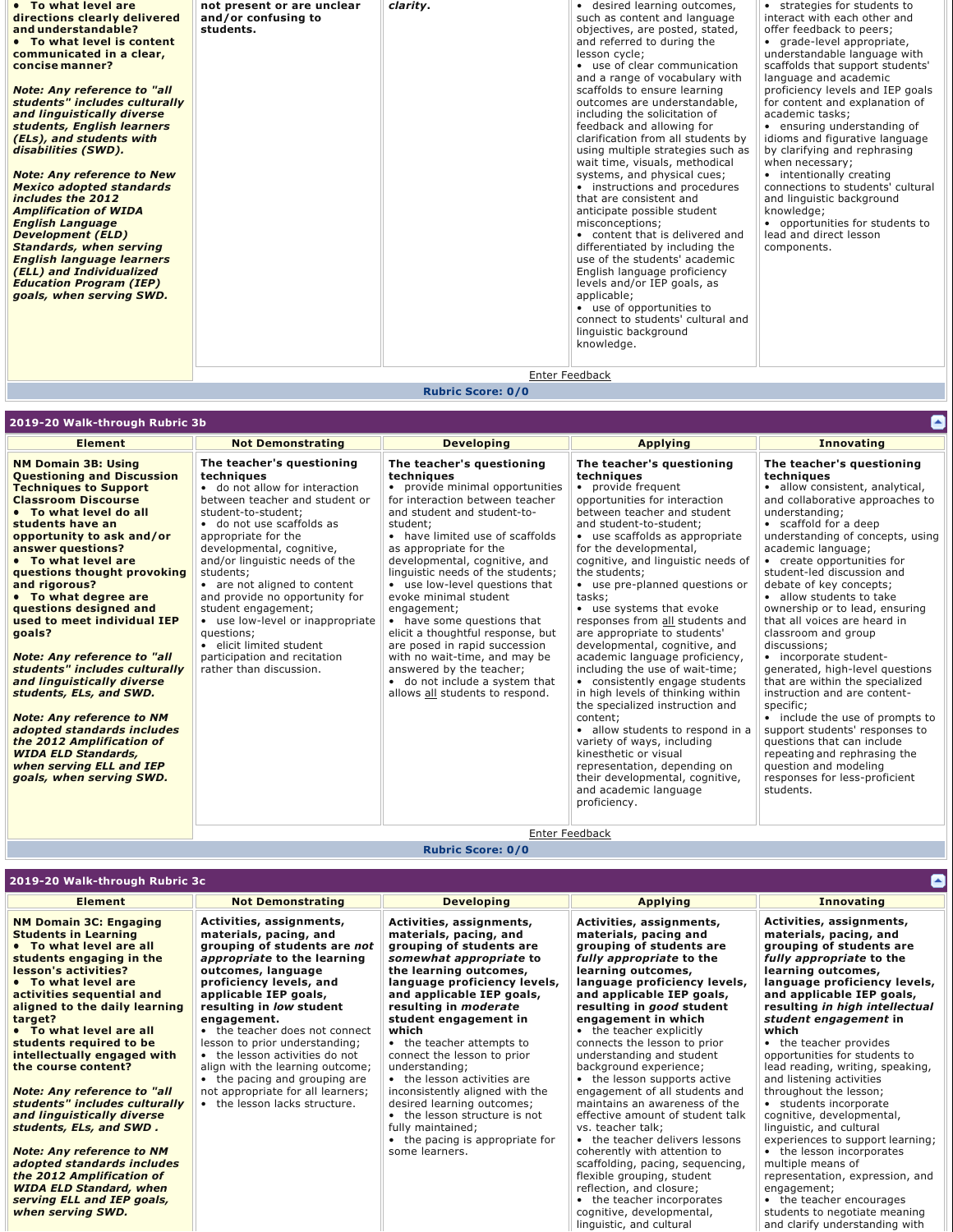|  |                | experiences to support learning;<br>• the teacher assesses student<br>engagement and understanding<br>and adapts methods for<br>improved learning when<br>needed:<br>• students are strategically<br>grouped to provide opportunities<br>to practice speaking, reading,<br>writing, and listening, based on<br>their instructional needs. | their peers, which may be<br>supported using a language<br>other than English, as<br>appropriate;<br>• the teacher consistently<br>assesses student engagement<br>and understanding and<br>immediately adapts methods for<br>improved learning when needed. |
|--|----------------|-------------------------------------------------------------------------------------------------------------------------------------------------------------------------------------------------------------------------------------------------------------------------------------------------------------------------------------------|-------------------------------------------------------------------------------------------------------------------------------------------------------------------------------------------------------------------------------------------------------------|
|  | Enter Feedback |                                                                                                                                                                                                                                                                                                                                           |                                                                                                                                                                                                                                                             |

# **Rubric Score: 0/0**

O

# **2019-20 Walk-through Rubric 3d**

### **Rubric Score: 0/0**

| 2019-20 Walk-through Rubric 3e                                                                                                                                                                                                                                                                                                                                                                                                                                                                       |                                                                                                                                                                                                                                     |                                                                                                                                                                                                                                                                                                       |                                                                                                                                                                                                                                                                                                                                                                                                                                                                                                                                                                                                                                  |                                                                                                                                                                                                                                                                                                                                                                                                                                                                                                                                      |  |  |
|------------------------------------------------------------------------------------------------------------------------------------------------------------------------------------------------------------------------------------------------------------------------------------------------------------------------------------------------------------------------------------------------------------------------------------------------------------------------------------------------------|-------------------------------------------------------------------------------------------------------------------------------------------------------------------------------------------------------------------------------------|-------------------------------------------------------------------------------------------------------------------------------------------------------------------------------------------------------------------------------------------------------------------------------------------------------|----------------------------------------------------------------------------------------------------------------------------------------------------------------------------------------------------------------------------------------------------------------------------------------------------------------------------------------------------------------------------------------------------------------------------------------------------------------------------------------------------------------------------------------------------------------------------------------------------------------------------------|--------------------------------------------------------------------------------------------------------------------------------------------------------------------------------------------------------------------------------------------------------------------------------------------------------------------------------------------------------------------------------------------------------------------------------------------------------------------------------------------------------------------------------------|--|--|
| <b>Element</b>                                                                                                                                                                                                                                                                                                                                                                                                                                                                                       | <b>Not Demonstrating</b>                                                                                                                                                                                                            | <b>Developing</b>                                                                                                                                                                                                                                                                                     | <b>Applying</b>                                                                                                                                                                                                                                                                                                                                                                                                                                                                                                                                                                                                                  | <b>Innovating</b>                                                                                                                                                                                                                                                                                                                                                                                                                                                                                                                    |  |  |
| <b>NM Domain 3E:</b><br><b>Demonstrating Flexibility</b><br>and Responsiveness<br>• To what level does the<br>teacher modify instruction<br>within the lesson/class<br>period?<br><b>Note: Any reference to "all</b><br>students" includes culturally<br>and linguistically diverse<br>students, E Ls, and SWD.<br><b>Note: Any reference to NM</b><br>adopted standards includes<br>the 2012 Amplification of<br><b>WIDA ELD Standards,</b><br>when serving ELL and IEP<br>goals, when serving SWD. | The teacher<br>· disregards students' learning<br>needs;<br>• adheres to the instructional<br>plan, even when a change would<br>maximize learning;<br>does not accept responsibility<br>for students' lack of academic<br>progress. | The teacher<br>• accepts minimal responsibility<br>for student success:<br>• attempts to modify the<br>lesson, responds to student<br>questions with moderate<br>success, but has a limited<br>repertoire of strategies to draw<br>upon;<br>• does not use strategies to<br>support diverse learners. | The teacher<br>• modifies instruction according<br>to applicable IEPs;<br>• adjusts instructional plans<br>and making accommodations for<br>student questions, needs, and<br>interests, while taking into<br>account the language demands<br>and grade level appropriateness<br>of the content and instruction;<br>• adapts instructional plans by<br>employing a variety of<br>strategies and techniques that<br>are responsive to students'<br>needs, proficiency, cultures<br>and/or experiences;<br>• revises the lesson based on<br>periodic checking for<br>understanding and/or formative<br>assessments of all students. | The teacher<br>• seizes opportunities to<br>enhance learning by building on<br>a spontaneous event or student<br>interests;<br>• creates opportunities for<br>student-led instruction,<br>discussion, and/or questioning;<br>appeals to student interests<br>and making cultural and<br>linguistic connections to learning<br>outcomes;<br>• ensures the success of all<br>students by using an extensive<br>repertoire of instructional<br>strategies in order to anchor<br>instruction and help students<br>make sense of content. |  |  |
|                                                                                                                                                                                                                                                                                                                                                                                                                                                                                                      | Enter Feedback                                                                                                                                                                                                                      |                                                                                                                                                                                                                                                                                                       |                                                                                                                                                                                                                                                                                                                                                                                                                                                                                                                                                                                                                                  |                                                                                                                                                                                                                                                                                                                                                                                                                                                                                                                                      |  |  |

**Rubric Score: 0/0**